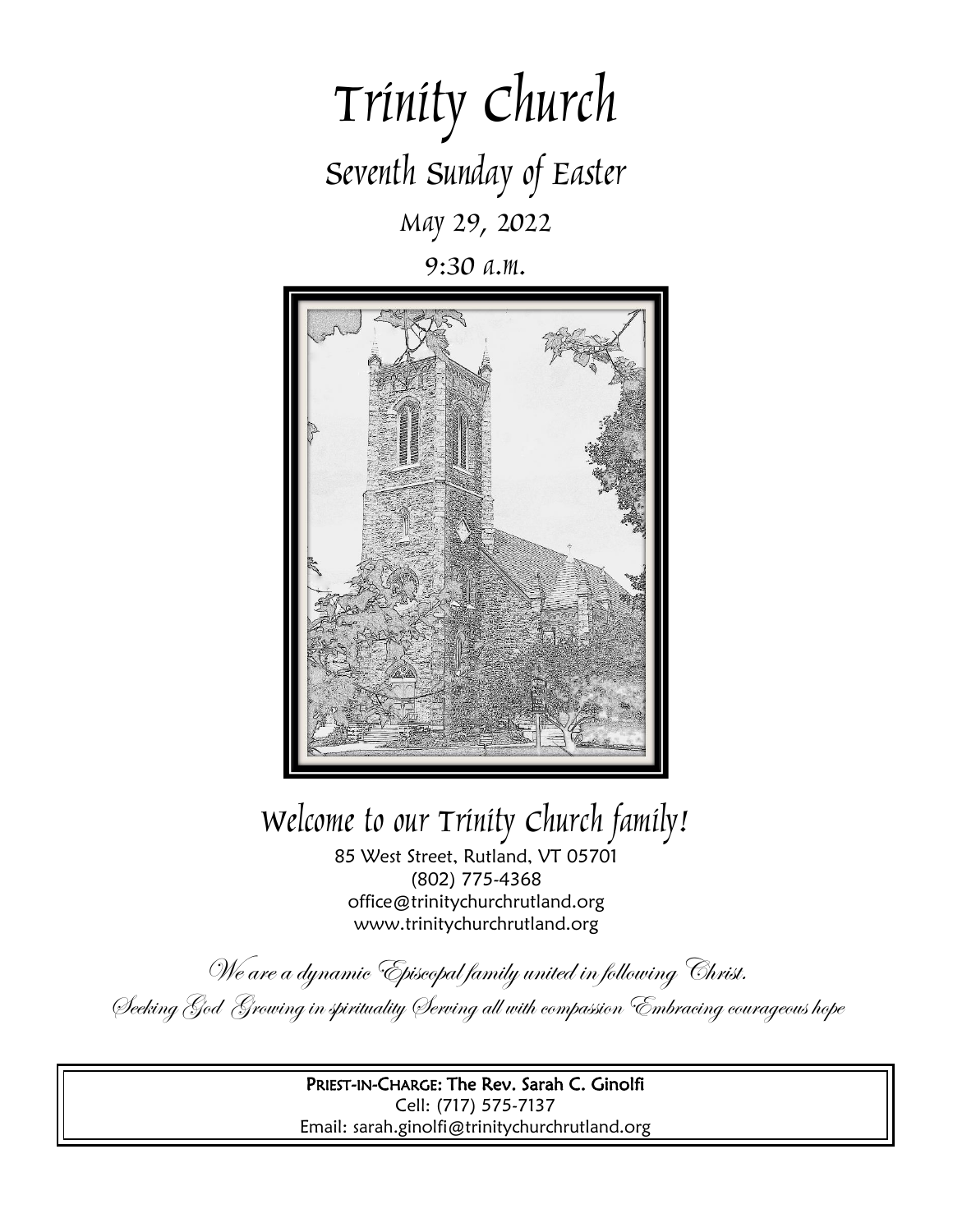## 9:30 a.m. Seventh Sunday of Easter – Holy Eucharist

## The Invitatory

Prelude Fugue in F major (BWV 540.2) S. Bach

Processional Hymn #450 **All hail the power of Jesus' Name** 

#### Opening Acclamation

Celebrant: Alleluia! Christ is risen.

People: The Lord is risen indeed. Alleluia!

Celebrant: Almighty God, to you all hearts are open, all desires known, and from you no secrets are hid: Cleanse the thoughts of our hearts by the inspiration of your Holy Spirit, that we may perfectly love you, and worthily magnify your holy Name; through Christ our Lord. Amen.

Gloria in Excelsis 5277 (service music is found in the front section of the hymnal)

#### The Collect of the Day

Officiant: The Lord be with you.

People: And also with you.

Officiant: Let us pray.

O God, the King of glory, you have exalted your only Son Jesus Christ with great triumph to your kingdom in heaven: Do not leave us comfortless, but send us your Holy Spirit to strengthen us, and exalt us to that place where our Savior Christ has gone before; who lives and reigns with you and the Holy Spirit, one God, in glory everlasting. Amen.

# The Word of the Lord

Lessons of the Day

First Lesson: Acts 16:16-34

Reader: A reading from the Acts of the Apostles.

With Paul and Silas, we came to Philippi in Macedonia, a Roman colony, and, as we were going to the place of prayer, we met a slave girl who had a spirit of divination and brought her owners a great deal of money by fortune-telling. While she followed Paul and us, she would cry out, "These men are slaves of the Most High God, who proclaim to you a way of salvation." She kept doing this for many days. But Paul, very much annoyed, turned and said to the spirit, "I order you in the name of Jesus Christ to come out of her." And it came out that very hour. But when her owners saw that their hope of making money was gone, they seized Paul and Silas and dragged them into the marketplace before the authorities. When they had brought them before the magistrates, they said, "These men are disturbing our city; they are Jews and are advocating customs that are not lawful for us as Romans to adopt or observe." The crowd joined in attacking them, and the magistrates had them stripped of their clothing and ordered them to be beaten with rods. After they had given them a severe flogging, they threw them into prison and ordered the jailer to keep them securely. Following these instructions, he put them in the innermost cell and fastened their feet in the stocks. About midnight Paul and Silas were praying and singing hymns to God, and the prisoners were listening to them. Suddenly there was an earthquake, so violent that the foundations of the prison were shaken; and immediately all the doors were opened and everyone's chains were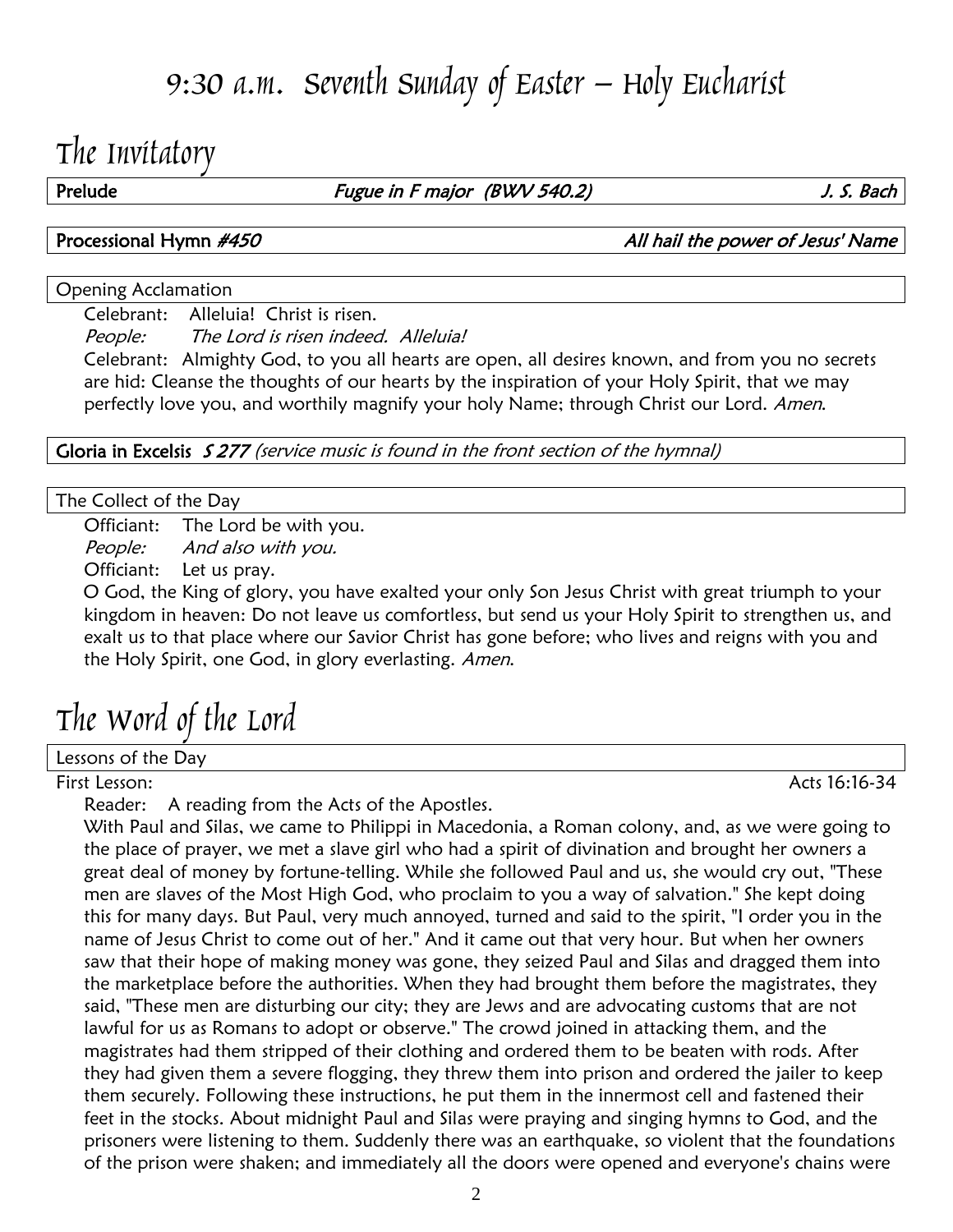unfastened. When the jailer woke up and saw the prison doors wide open, he drew his sword and was about to kill himself, since he supposed that the prisoners had escaped. But Paul shouted in a loud voice, "Do not harm yourself, for we are all here." The jailer called for lights, and rushing in, he fell down trembling before Paul and Silas. Then he brought them outside and said, "Sirs, what must I do to be saved?" They answered, "Believe on the Lord Jesus, and you will be saved, you and your household." They spoke the word of the Lord to him and to all who were in his house. At the same hour of the night he took them and washed their wounds; then he and his entire family were baptized without delay. He brought them up into the house and set food before them; and he and his entire household rejoiced that he had become a believer in God.

The Word of the Lord.

People: Thanks be to God.

Psalm Psalm 97

Officiant: Please join me in reciting Psalm 97. The congregation will respond on the italicized verses.

1 The Lord is King; let the earth rejoice; \* let the multitude of the isles be glad.

2 Clouds and darkness are round about, \* righteousness and justice are the foundations of God'<sup>s</sup> throne.

3 A fire goes before him \* and burns up enemies on every side.

4 The Lord's lightnings light up the world; \* the earth sees it and is afraid.

5 The mountains melt like wax at the presence of the Lord, \* at the presence of the Lord of the whole earth.

6 The heavens declare righteousness, \* and all the peoples see God'<sup>s</sup> glory.

7 Confounded be all who worship carved images and delight in false gods! \* Bow down before the one Lord, all you gods.

8 Zion hears and is glad, and the cities of Judah rejoice, \* because of your judgments, O Lord.

9 For you are the Lord, most high over all the earth; \* you are exalted far above all gods.

10 The Lord loves those who hate evil;  $*$ God preserves the lives of all saints and delivers them from the hand of the wicked.

11 Light has sprung up for the righteous, \* and joyful gladness for those who are truehearted.

12 Rejoice in the Lord, you righteous,  $*$ and give thanks to God'<sup>s</sup> holy Name.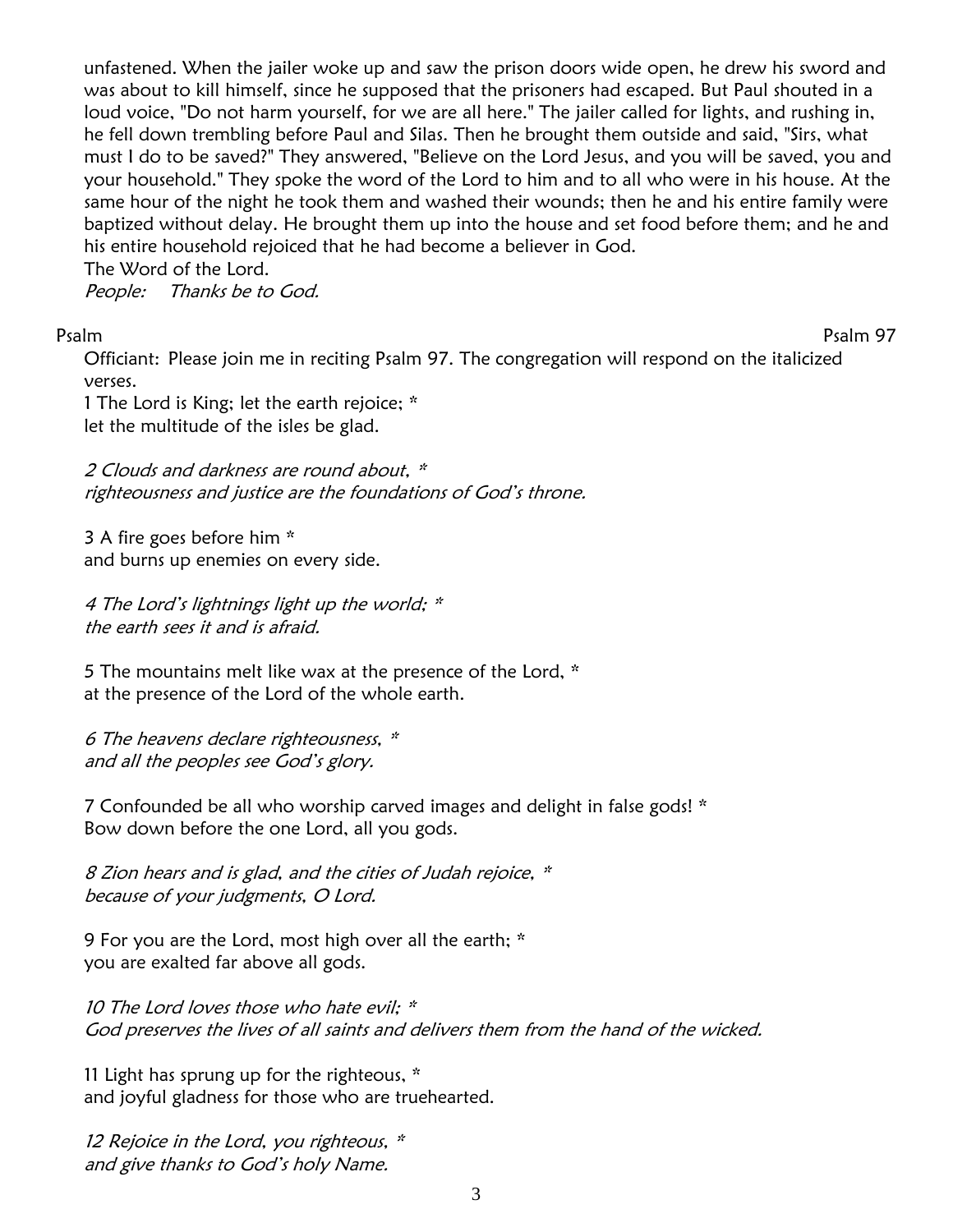Reader: A reading from the book of Revelation.

At the end of the visions I, John, heard these words: "See, I am coming soon; my reward is with me, to repay according to everyone's work. I am the Alpha and the Omega, the first and the last, the beginning and the end." Blessed are those who wash their robes, so that they will have the right to the tree of life and may enter the city by the gates. "It is I, Jesus, who sent my angel to you with this testimony for the churches. I am the root and the descendant of David, the bright morning star." The Spirit and the bride say, "Come." And let everyone who hears say, "Come." And let everyone who is thirsty come. Let anyone who wishes take the water of life as a gift. The one who testifies to these things says, "Surely I am coming soon." Amen. Come, Lord Jesus! The grace of the Lord Jesus be with all the saints. Amen.

The Word of Lord.

People: Thanks be to God.

### Sequence Hymn  $\#435$  At the name of Jesus

### Gospel John 17:20-26

Officiant: The Holy Gospel of our Lord Jesus Christ according to John.

People: Glory to you, Lord Christ.

Jesus prayed for his disciples, and then he said. "I ask not only on behalf of these, but also on behalf of those who will believe in me through their word, that they may all be one. As you, Father, are in me and I am in you, may they also be in us, so that the world may believe that you have sent me. The glory that you have given me I have given them, so that they may be one, as we are one, I in them and you in me, that they may become completely one, so that the world may know that you have sent me and have loved them even as you have loved me. Father, I desire that those also, whom you have given me, may be with me where I am, to see my glory, which you have given me because you loved me before the foundation of the world. "Righteous Father, the world does not know you, but I know you; and these know that you have sent me. I made your name known to them, and I will make it known, so that the love with which you have loved me may be in them, and I in them."

The Gospel of the Lord. People: Praise to you, Lord Christ.

Sermon The Rev. Sarah Ginolfi

### The Nicene Creed (Congregation)

Officiant: Please join me in saying the Nicene Creed. People: We believe in one God, the Father, the Almighty, maker of heaven and earth, of all that is, seen and unseen. We believe in one Lord, Jesus Christ, the only Son of God, eternally begotten of the Father, God from God, Light from Light, true God from true God, begotten, not made, of one Being with the Father. Through him all things were made. For us and for our salvation he came down from heaven: by the power of the Holy Spirit he became incarnate from the Virgin Mary, and was made man. For our sake he was crucified under Pontius Pilate; he suffered death and was buried. On the third day he rose again in accordance with the Scriptures; he ascended into heaven and is seated at the right hand of the Father. He will come again in glory to judge the living and the dead, and his kingdom will have no end.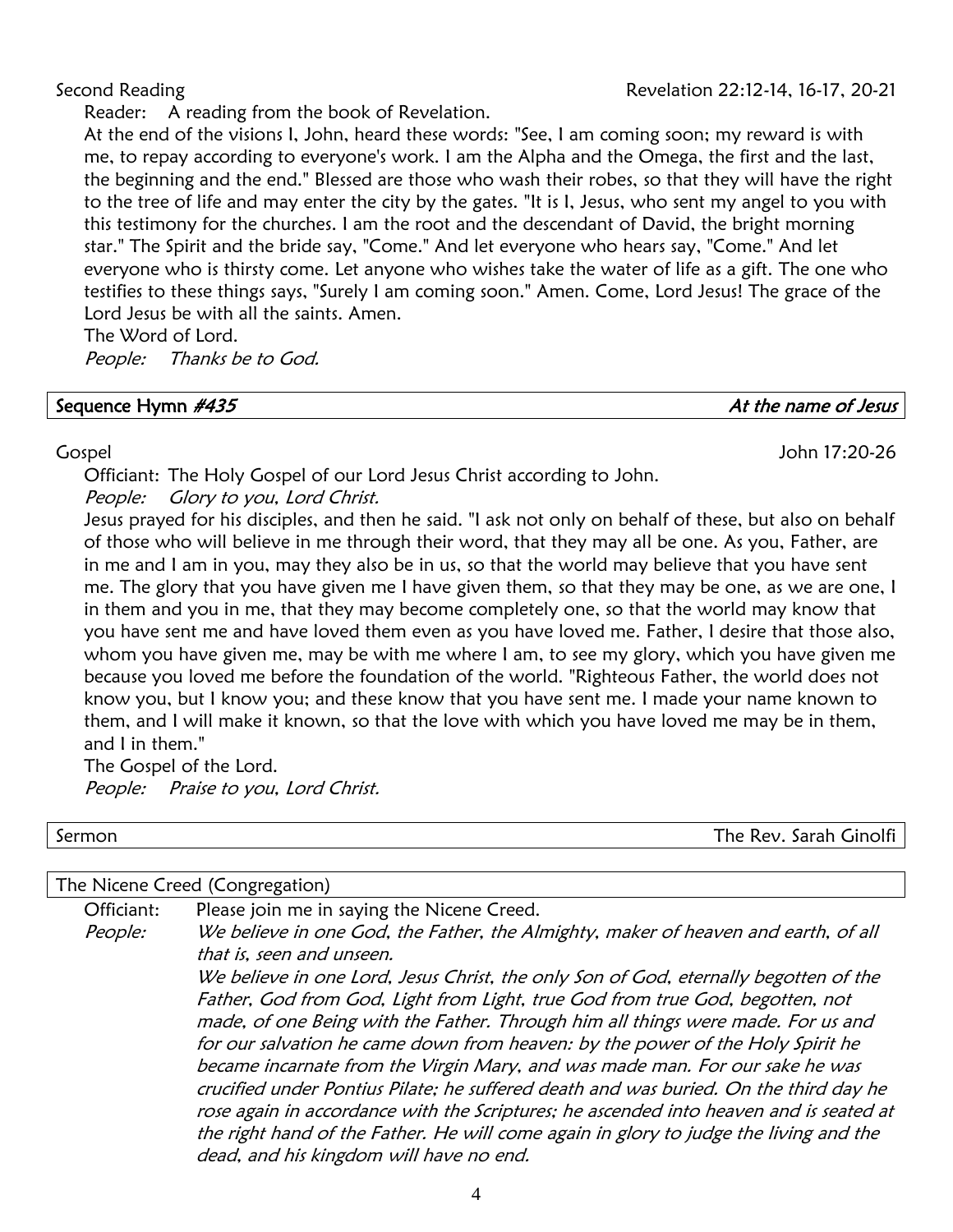We believe in the Holy Spirit, the Lord, the giver of life, who proceeds from the Father and the Son. With the Father and the Son he is worshiped and glorified. He has spoken through the Prophets. We believe in one holy catholic and apostolic Church. We acknowledge one baptism for the forgiveness of sins. We look for the resurrection of the dead, and the life of the world to come. Amen.

| Intercession Prayers |                                                                                                                                                                                                                                                                                                                                                                                                                                         |
|----------------------|-----------------------------------------------------------------------------------------------------------------------------------------------------------------------------------------------------------------------------------------------------------------------------------------------------------------------------------------------------------------------------------------------------------------------------------------|
| Reader:              | Dear God, we seek to follow your will. Guide us as we grow in spirituality, serve all<br>with compassion, and embrace your courageous hope in the world. In peace, we<br>pray to you, Lord God.<br>Silence.                                                                                                                                                                                                                             |
| Reader:<br>People:   | For all people in their daily life and work;<br>For our families, friends, and neighbors, and for those who are alone.                                                                                                                                                                                                                                                                                                                  |
| Reader:<br>People:   | For this community, the nation, and the world;<br>For all who work for justice, freedom, and peace.                                                                                                                                                                                                                                                                                                                                     |
| Reader:<br>People:   | For the just and proper use of your creation;<br>For the victims of hunger, fear, injustice, and oppression.                                                                                                                                                                                                                                                                                                                            |
| Reader:<br>People:   | For all who are in danger, sorrow, or any kind of trouble;<br>For those who minister to the sick, the friendless, and the needy.                                                                                                                                                                                                                                                                                                        |
| Reader:              | For the peace and unity of the Church of God. In our cycle of prayers, we pray for<br>The Church of South India (United); St. Stephen's Church, Middlebury; the Rev. Paul<br>Olsson.                                                                                                                                                                                                                                                    |
| People:              | For all who proclaim the Gospel, and all who seek the Truth.                                                                                                                                                                                                                                                                                                                                                                            |
| Reader:<br>People:   | For Justin, Archbishop of Canterbury, Michael, our Presiding Bishop, Shannon, our<br>Bishop; and Sarah, our priest, for all bishops and other ministers, and for Samuel<br>Dunn who will be baptized next week;<br>For all who serve God in his Church.                                                                                                                                                                                 |
| Reader:              | For the special needs and concerns of this congregation. We pray especially for:<br>Jerry, Maureen, Alaine, Jamie, Marion, Lexi, Bud, Nancy, Harriet, Eli, Martin, Scott,<br>Patricia.<br>Silence to allow for private petitions.                                                                                                                                                                                                       |
| Reader:<br>People:   | Hear us, Lord;<br>For your mercy is great.                                                                                                                                                                                                                                                                                                                                                                                              |
| Reader:<br>People:   | We thank you, Lord, for all the blessings of this life. We pray especially for those<br>parishioners celebrating birthdays and anniversaries: Leslie & Michael Muir, Don<br>Donaghey, Dick Moore, Sophia Ellison, Claudia Cousineau, Brandy Blosser,<br>Christopher Reitz, Arlyn Brierre, Kim Woodard. We will exalt you, O God our King;<br>And praise your Name for ever and ever.                                                    |
| Reader:<br>People:   | We pray for all who have died, especially Joe Giancola, Andrew "Dutch" van Sickle,<br>and James Hoellerich who died last week and Marion Blosser for whom the altar<br>flowers have been given. We pray also for the victims and families of those killed in<br>the Texas school shooting last week, that they may have a place in your eternal<br>kingdom. Lord, let your loving-kindness be upon them;<br>Who put their trust in you. |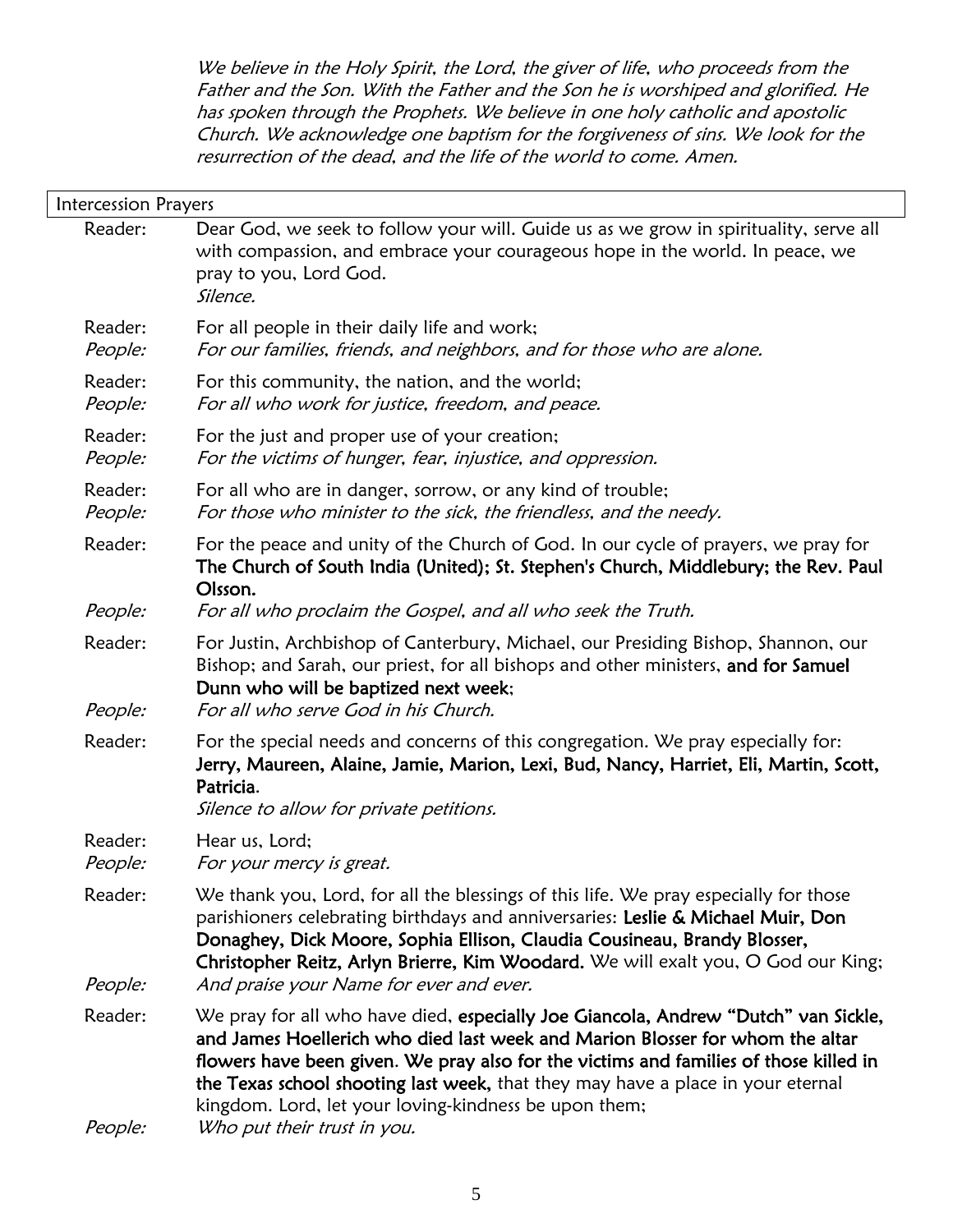Celebrant: God our Father, you see your children growing up in an unsteady and confusing world: Show them that your ways give more life than the ways of the world, and that following you is better than chasing after selfish goals. Help them to take failure, not as a measure of their worth, but as a chance for a new start. Give them strength to hold their faith in you, and to keep alive their joy in your creation; through Jesus Christ our Lord. Amen.

| The Peace      |                                           |
|----------------|-------------------------------------------|
| Officiant:     | The peace of the Lord be always with you. |
| <i>People:</i> | And also with you.                        |

#### Announcements

Thank you for your financial commitment to the life of Trinity Church. Your gift helps our church family spread God's love and joy in the world! Offering plates are located at the top of the center aisle on the way to the altar as well as near the center exit doors.

Offertory Hymn #460 Alleluia! Sing to Jesus

## The Holy Communion

#### The Great Thanksgiving

| Celebrant:<br>The Lord be with you.<br>And also with you.<br>People:<br>Celebrant:<br>Lift up your hearts.<br>People:<br>We lift them to the Lord.<br>Celebrant:<br>Let us give thanks to the Lord our God.<br>It is right to give God thanks and praise.<br>People:<br>Celebrant:<br>everlasting life. Therefore we praise you, joining our voices with Angels and<br>proclaim the glory of your Name: | $\sim$ or cat in an independent |                                                                                                                                                                                                                                                                                                                                                                                                                                                                                                                                       |
|---------------------------------------------------------------------------------------------------------------------------------------------------------------------------------------------------------------------------------------------------------------------------------------------------------------------------------------------------------------------------------------------------------|---------------------------------|---------------------------------------------------------------------------------------------------------------------------------------------------------------------------------------------------------------------------------------------------------------------------------------------------------------------------------------------------------------------------------------------------------------------------------------------------------------------------------------------------------------------------------------|
|                                                                                                                                                                                                                                                                                                                                                                                                         |                                 |                                                                                                                                                                                                                                                                                                                                                                                                                                                                                                                                       |
|                                                                                                                                                                                                                                                                                                                                                                                                         |                                 |                                                                                                                                                                                                                                                                                                                                                                                                                                                                                                                                       |
|                                                                                                                                                                                                                                                                                                                                                                                                         |                                 |                                                                                                                                                                                                                                                                                                                                                                                                                                                                                                                                       |
|                                                                                                                                                                                                                                                                                                                                                                                                         |                                 |                                                                                                                                                                                                                                                                                                                                                                                                                                                                                                                                       |
|                                                                                                                                                                                                                                                                                                                                                                                                         |                                 |                                                                                                                                                                                                                                                                                                                                                                                                                                                                                                                                       |
|                                                                                                                                                                                                                                                                                                                                                                                                         |                                 |                                                                                                                                                                                                                                                                                                                                                                                                                                                                                                                                       |
|                                                                                                                                                                                                                                                                                                                                                                                                         |                                 | It is right, and a good and joyful thing, always and everywhere to give thanks to you,<br>Father Almighty, Creator of heaven and earth. But chiefly are we bound to praise<br>you for the glorious resurrection of your Son Jesus Christ our Lord; for he is the true<br>Paschal Lamb, who was sacrificed for us, and has taken away the sin of the world. By<br>his death he has destroyed death, and by his rising to life again he has won for us<br>Archangels and with all the company of heaven, who for ever sing this hymn to |

### Sanctus S 124

All: Holy, holy, holy Lord, God of power and might. Heaven and earth are full of your glory. Hosanna in the highest. Blessed is he who comes in the name of the Lord. Hosanna in the highest.

Eucharistic Prayer B (People stand or kneel as able.)

Celebrant: We give thanks to you, O God, for the goodness and love which you have made known to us in creation; in the calling of Israel to be your people; in your Word spoken through the prophets; and above all in the Word made flesh, Jesus, your Son.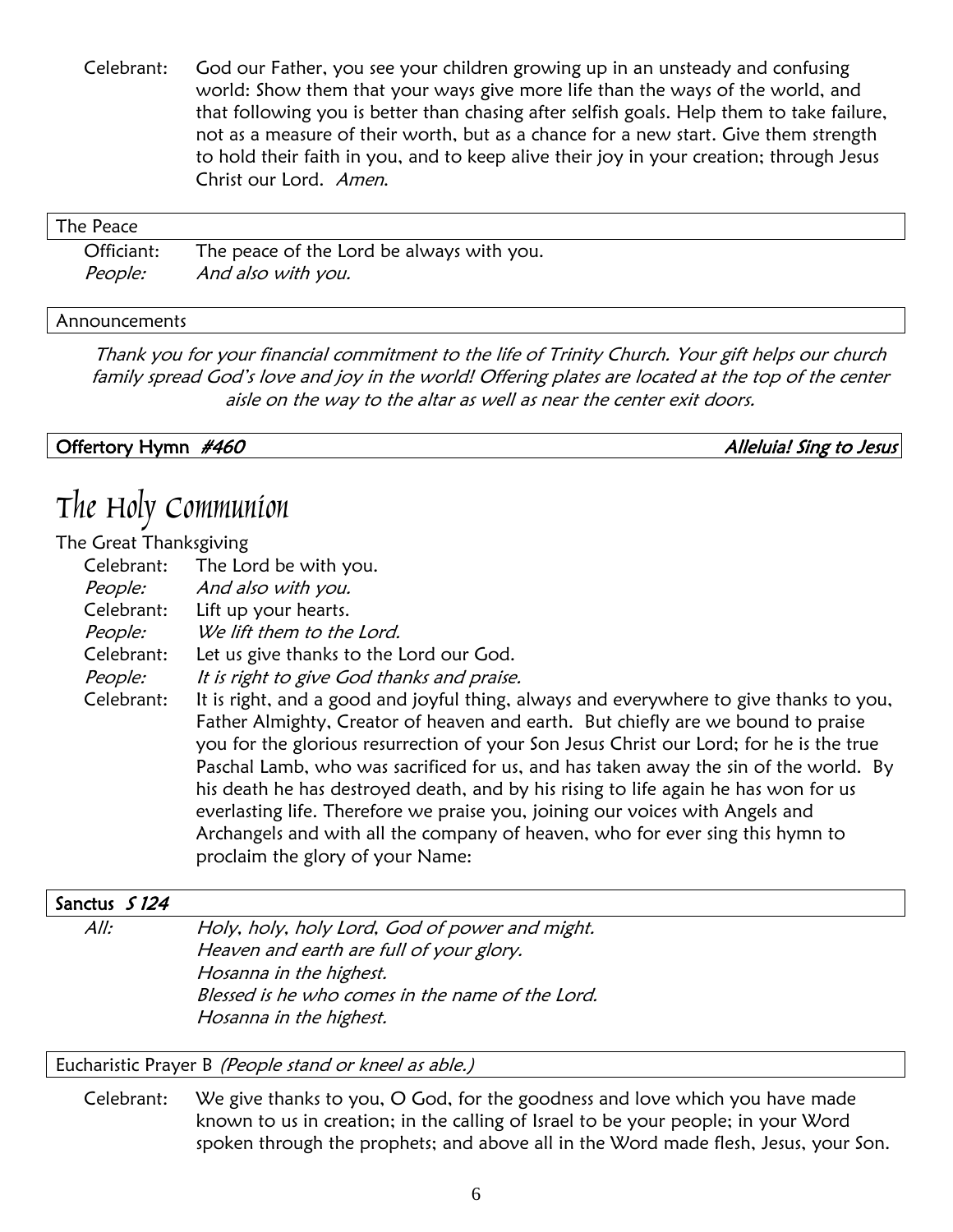For in these last days you sent him to be incarnate from the Virgin Mary, to be the Savior and Redeemer of the world. In him, you have delivered us from evil, and made us worthy to stand before you. In him, you have brought us out of error into truth, out of sin into righteousness, out of death into life.

On the night before he died for us, our Lord Jesus Christ took bread; and when he had given thanks to you, he broke it, and gave it to his disciples, and said, "Take, eat: This is my Body, which is given for you. Do this for the remembrance of me."

After supper he took the cup of wine; and when he had given thanks, he gave it to them, and said, "Drink this, all of you: This is my Blood of the new Covenant, which is shed for you and for all for the forgiveness of sins. Whenever you drink it, do this for the remembrance of me."

Therefore, according to his command, O Father, All: We remember his death, We proclaim his resurrection, We await his coming in glory;

Celebrant: And we offer our sacrifice of praise and thanksgiving to you, O Lord of all; presenting to you, from your creation, this bread and this wine.

> We pray you, gracious God, to send your Holy Spirit upon these gifts that they may be the Sacrament of the Body of Christ and his Blood of the new Covenant. Unite us to your Son in his sacrifice, that we may be acceptable through him, being sanctified by the Holy Spirit. In the fullness of time, put all things in subjection under your Christ, and bring us to that heavenly country where, with all your saints, we may enter the everlasting heritage of your sons and daughters; through Jesus Christ our Lord, the firstborn of all creation, the head of the Church, and the author of our salvation.

> By him, and with him, and in him, in the unity of the Holy Spirit all honor and glory is yours, Almighty Father, now and for ever. AMEN.

| The Lord's Prayer |                                                                                  |  |  |
|-------------------|----------------------------------------------------------------------------------|--|--|
| Celebrant:        | And now, as our Savior Christ has taught us, we are bold to say,                 |  |  |
| All:              | Our Father, who art in heaven, hallowed be thy Name,                             |  |  |
|                   | thy kingdom come, thy will be done, on earth as it is in heaven.                 |  |  |
|                   | Give us this day our daily bread.                                                |  |  |
|                   | And forgive us our trespasses, as we forgive those who trespass against us.      |  |  |
|                   | And lead us not into temptation, but deliver us from evil.                       |  |  |
|                   | For thine is the kingdom, and the power, and the glory, for ever and ever. Amen. |  |  |
|                   |                                                                                  |  |  |

#### The Fraction

|      | Celebrant: Alleluia, Christ our Passover has sacrificed for us; |
|------|-----------------------------------------------------------------|
| All: | Therefore, let us keep the feast. Alleluia!                     |

| The Fraction Anthem 5167 |                                                                                    | The disciples knew the Lord Jesus |
|--------------------------|------------------------------------------------------------------------------------|-----------------------------------|
| Antiphon:                | The disciples knew the Lord Jesus in the breaking of the bread.                    |                                   |
| Verses:                  | The bread which we break, alleluia, is the communion of the body of Christ. (Ant.) |                                   |
|                          | One body are we, alleluia, for though many we share one bread. (Ant.)              |                                   |